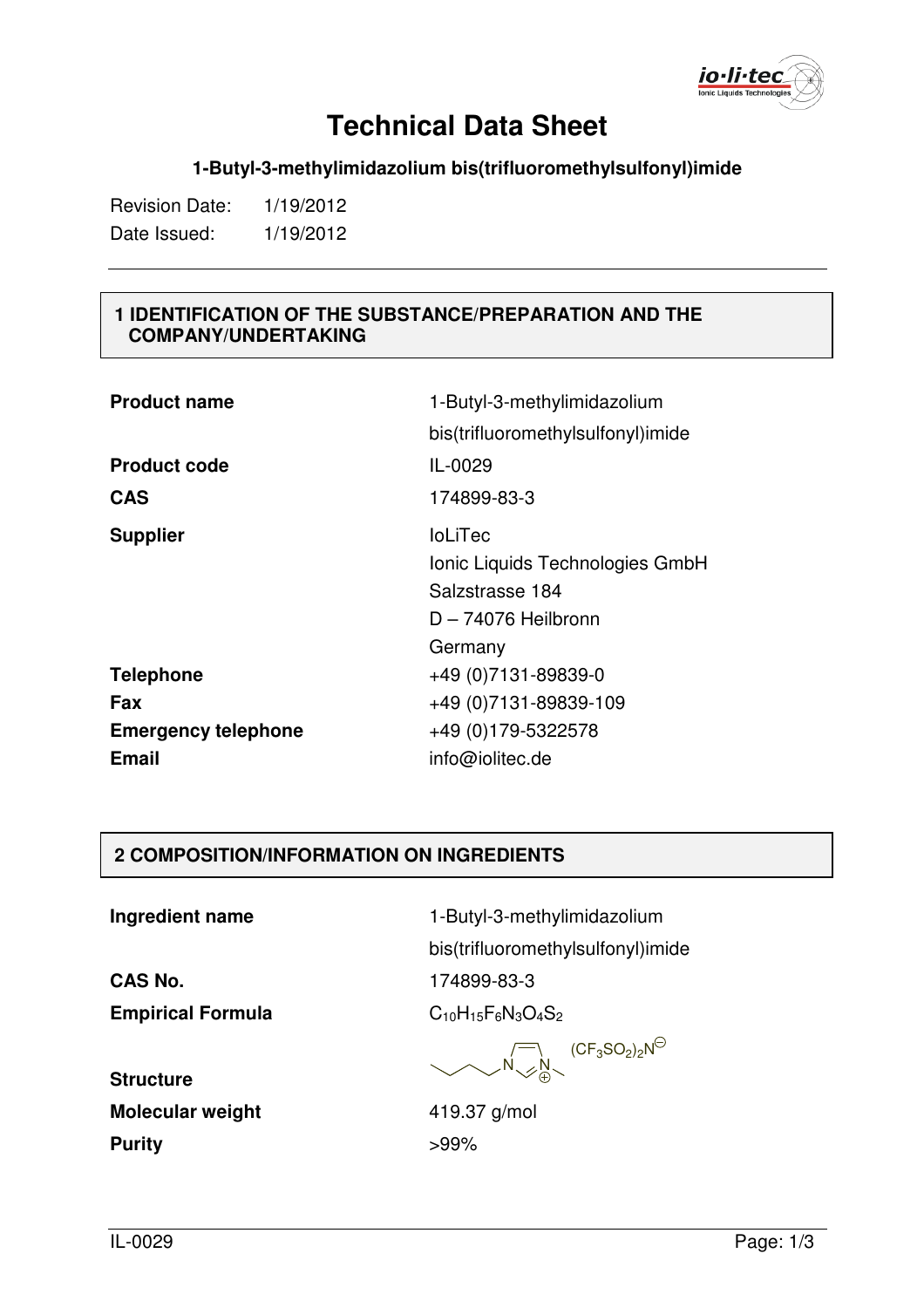

### **1-Butyl-3-methylimidazolium bis(trifluoromethylsulfonyl)imide**

| <b>Revision Date:</b> | 1/19/2012 |
|-----------------------|-----------|
| Date Issued:          | 1/19/2012 |

#### **3 PROPERTIES**

| Color                                          | Colorless       |
|------------------------------------------------|-----------------|
| Physical state $(25 \text{ }^{\circ}\text{C})$ | liquid          |
| <b>Melting point</b>                           | $-4$ °C         |
| <b>Glass transition temperature</b>            | -86 °C          |
| <b>Decomposition temperature</b>               | >200 ℃          |
| Density (19 $°C$ )                             | 1.44 $g/cm^{3}$ |
| Viscosity (25 $^{\circ}$ C)                    | 49 mPa * s      |
| Heat capacity (25 $^{\circ}$ C)                | 536 J/(mol * K) |
| Conductivity (20 $\degree$ C)                  | 3.41 mS/cm      |
| <b>Electrochemical stability window</b>        | 4.6 V           |
| <b>Anodic limit</b>                            | 2.5V            |
| <b>Cathodic limit</b>                          | -2.1 V          |

#### **4 CO-SOLVENT MISCIBILITY**

| Water               |
|---------------------|
| <b>Acetone</b>      |
| <b>Acetonitrile</b> |
| Isopropanol         |
| <b>Toluene</b>      |
| <b>Hexane</b>       |

not miscible miscible **Acetonitrile** not available miscible miscible **Hexane** not miscible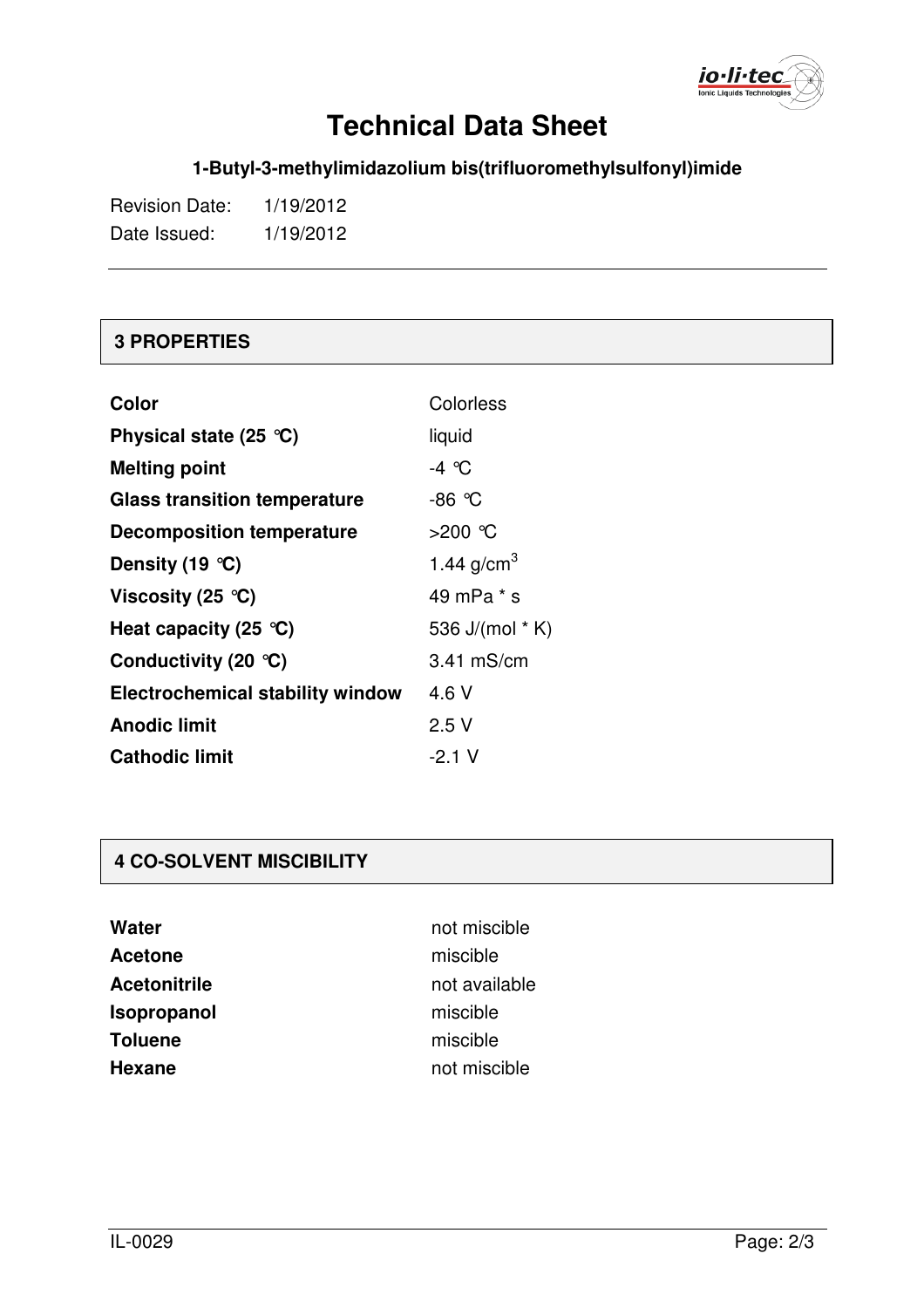

**1-Butyl-3-methylimidazolium bis(trifluoromethylsulfonyl)imide** 

Revision Date: 1/19/2012 Date Issued: 1/19/2012

#### **5 ORDER INFORMATION**

IL-0029-UP can be obtained in the following standard quantities:

| Quantity         | Price          |
|------------------|----------------|
| 25g              | Please enquire |
| 50 <sub>g</sub>  | Please enquire |
| 100 <sub>g</sub> | Please enquire |
| 250 <sub>g</sub> | Please enquire |
| 500 <sub>g</sub> | Please enquire |
| 1 kg             | Please enquire |
| <b>Bulk</b>      | Please enquire |

Please send your order via email to order@iolitec.de or fax +49 (0)7131 - 89839109.

#### **6 OTHER INFORMATION**

#### **DISCLAIMER**

THE ABOVE INFORMATION IS BELIEVED TO BE CORRECT BUT DOES NOT PURPOSED TO BE ALL INCLUSIVE AND SHALL BE USED ONLY AS A GUIDE. IOLITEC SHALL NOT BE HELD LIABLE FOR ANY DAMAGE RESULTING FROM HANDLING OR FROM CONTACT WITH THE ABOVE PRODUCT. THIS INFORMATION RELATES ONLY TO THE SPECIFIC MATERIAL DESIGNATED AND MAY NOT BE VALID FOR SUCH MATERIAL USED IN COMBINATION WITH ANY OTHER MATERIALS OR ANY PROCESS. IT IS THE USERE'S RESPONISIBILTY TO SATISFY HIMSELF AS TO THE SUITABILITY OF SUCH INFORMATION FOR HIS OWN PARTICULAR USE.

IN NO WAY SHALL IOLITEC BE LIABLE FOR ANY CLAIMS, LOSSES OR DAMAGES OF ANY THIRD PARTY OR FOR THE LOST PROFITS OR ANY SPECIAL, INDIRECT, INCIDENTAL, CONSEQUENTIAL OR EXEMPLARY